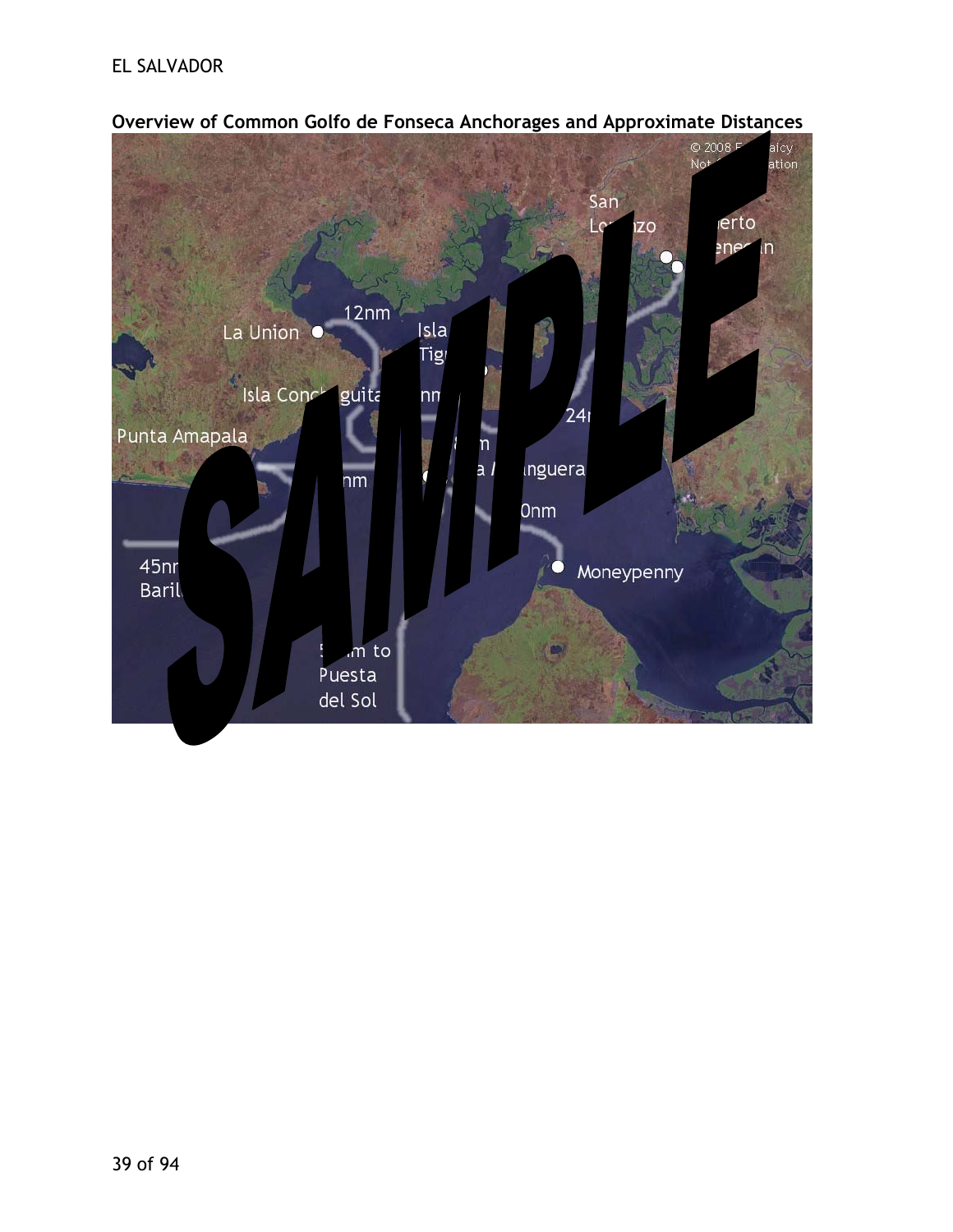## **PUNTA AMAPALA**

Punta Amapala, about 45nm from Barillas, protects this large bay from most of the ocean swell. The low point usually has dramatic surf breaking across the reefs and opens into a 2 mile wide bay on the opposite side. The beach is a nice sandy stretch with some vacation homes and a very colorful panga fishing fleet. There is a small side lagoon where the lit $\bullet$  own of Tamarindo is located.

#### Approaching the

| Give Punt                                                    | apala           |        | of r         |    |          |
|--------------------------------------------------------------|-----------------|--------|--------------|----|----------|
| because                                                      | rrent           |        | the          |    |          |
| waves o<br>D                                                 | lite.           |        | Tr           |    |          |
| in at le                                                     | $150-60$ fe     |        | yo           |    |          |
| into th                                                      | ay behin        | uı     | Αm           |    |          |
|                                                              |                 |        |              |    |          |
| <b>There</b>                                                 | lo,             |        |              | ts |          |
| panga a                                                      | as              |        | Dа           |    |          |
| nets are typ                                                 | lly             | 51     |              |    | vn so as |
| long as you                                                  |                 | le fll | s you should |    |          |
| be sa                                                        |                 |        |              |    |          |
|                                                              |                 |        |              |    |          |
| <b>Appro</b>                                                 | <b>L</b> ypoint |        |              |    |          |
| $\sum$ 420<br>$\mathbf{M}$ and $\mathbf{M}$ and $\mathbf{M}$ |                 |        |              |    |          |

 $\blacktriangleright$  13°07.0' N and 087°53.9' W  $\blacktriangleleft$ 

### **Anchoring**



# **L**ather

hight there is usually a light NW to breeze and stronger on-shore winds fom the S to SW during the day.

Watch out for the development of *Papagayos* (October to February) in this anchorage as they will blow right down the shore into the bay. If it gets too rough, just reach over to Isla Meanguera's southern anchorage.